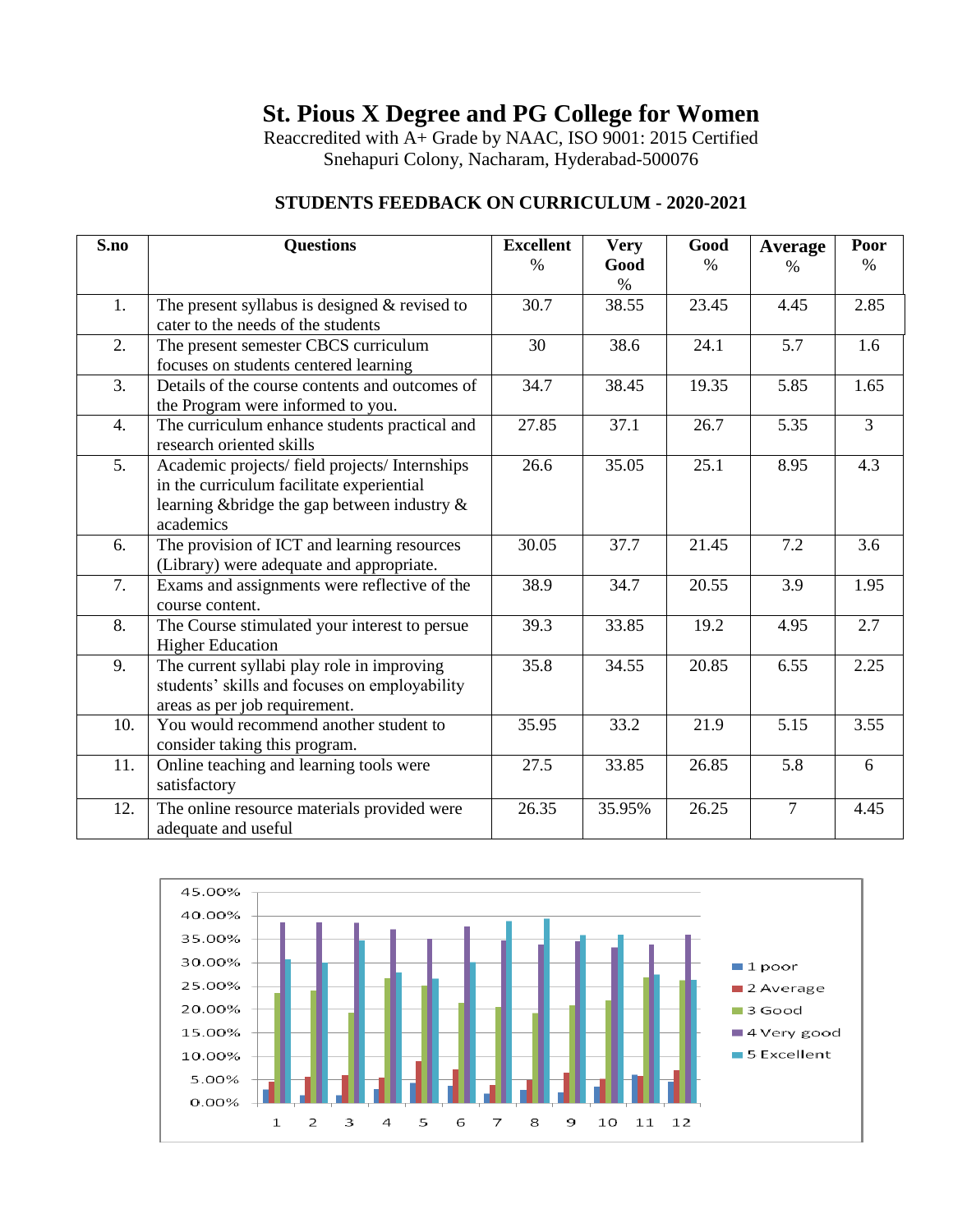Reaccredited with A+ Grade by NAAC, ISO 9001: 2015 Certified Snehapuri Colony, Nacharam, Hyderabad-500076

| S.No             | <b>Question</b>                                                                                                                                     | <b>Excellent</b> | <b>Very</b>  | Good          | Average | Poor           |
|------------------|-----------------------------------------------------------------------------------------------------------------------------------------------------|------------------|--------------|---------------|---------|----------------|
|                  |                                                                                                                                                     | $\frac{0}{0}$    | Good<br>$\%$ | $\frac{0}{0}$ | $\%$    | $\%$           |
| 1.               | Curriculum (Syllabus) enhances the students<br>theoretical & practical skills                                                                       | 25.4             | 41.9         | 23.9          | 5.6     | 3.2            |
| 2.               | Curriculum is enriched through field trips,<br>workshops, seminars, projects etc                                                                    | 20               | 31.6         | 28.6          | 14.2    | 5.6            |
| 3.               | Your ward has acquired skill and benefited<br>through Certificate Course / Diploma Course.                                                          | 26.9             | 36.6         | 33.6          | 7.9     | $\overline{5}$ |
| $\overline{4}$ . | Availability of resources<br>(laboratories/library/ICT etc) as per the<br>curriculum needs are sufficient & updated<br>according to the requirement | 30.5             | 37.2         | 21.9          | 6.4     | 4.0            |
| 5.               | The curriculum delivery by the lecturers in<br>the college is Excellent                                                                             | 33.1             | 38.1         | 21.3          | 3.9     | 3.6            |
| 6.               | The extra coaching and remedial classes<br>conducted by the college are commendable                                                                 | 24.1             | 33.5         | 29            | 9.2     | 4.2            |
| 7.               | The guidance provided for higher studies and<br>Placement opportunities provided by the<br>college is adequate.                                     | 26               | 33.8         | 25.4          | 9.8     | 5              |
| 8.               | Orientations were arranged to familiarize<br>with the curriculum.                                                                                   | 29.7             | 35.4         | 23.9          | 6.9     | 4.1            |
| 9.               | Engagement of your child in online classes<br>was satisfactory.                                                                                     | 28.8             | 35.3         | 23.9          | 8.4     | 3.6            |
| 10.              | Online teaching & Learning tools were<br>effective.                                                                                                 | 24.5             | 34.2         | 26.4          | 11      | 3.9            |

### **PARENTS FEED BACK ON CURRICULUM - 2020-2021**

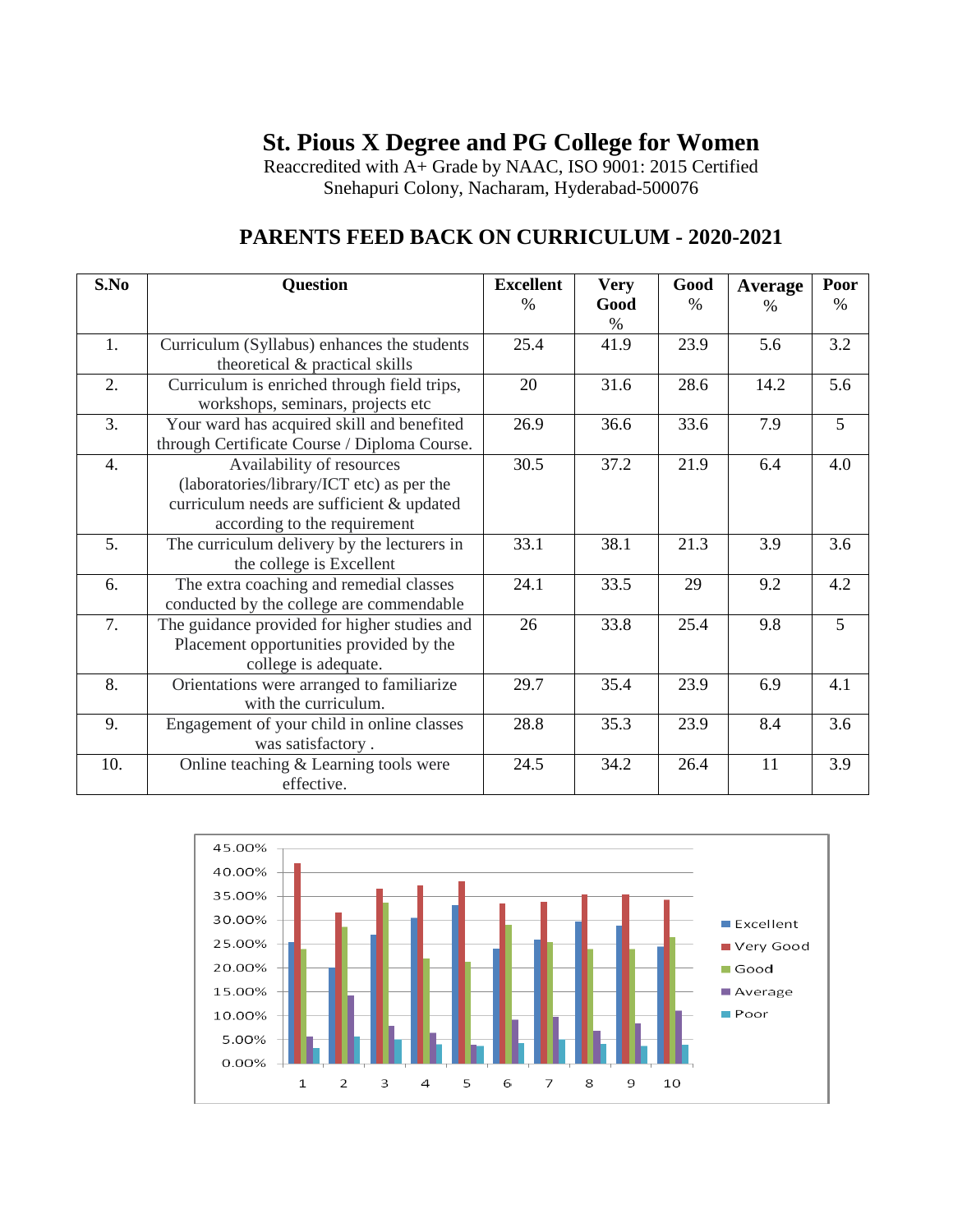Reaccredited with A+ Grade by NAAC, ISO 9001: 2015 Certified Snehapuri Colony, Nacharam, Hyderabad-500076

| S.No | <b>Question</b>                                                           | <b>Excellent</b> | <b>Very</b>  | Good           | Average          | Poor             |
|------|---------------------------------------------------------------------------|------------------|--------------|----------------|------------------|------------------|
|      |                                                                           | $\%$             | Good<br>$\%$ | $\frac{0}{0}$  | $\%$             | $\%$             |
| 1.   | The present syllabus is designed $&$ revised to                           |                  |              |                |                  |                  |
|      | cater to the needs of the students                                        | 33.3             | 56.9         | 9.8            | $\mathbf{0}$     | $\overline{0}$   |
| 2.   | The present semester CBCS curriculum focuses                              |                  |              |                |                  |                  |
|      | on students centered learning                                             | 31.4             | 52.9         | 15.7           | $\mathbf{0}$     | $\overline{0}$   |
| 3.   | The curriculum enhance students practical and                             |                  |              |                |                  |                  |
|      | research oriented skills                                                  | 21.6             | 45.1         | 29.4           | 3.9              | $\overline{0}$   |
| 4.   | Academic projects/ field projects/ Internships in                         |                  |              |                |                  |                  |
|      | the curriculum facilitate experiential learning                           | 27.5             | 43.1         | 23.5           | 3.9              | 2.0              |
|      | &bridge the gap between industry $\&$ academics                           |                  |              |                |                  |                  |
| 5.   | The Curriculum designed enables the teacher to                            |                  |              |                |                  |                  |
|      | adopt new pedagogy to satisfy the optimum                                 | 45.1             | 51           | 3.9            | $\overline{0}$   | $\overline{0}$   |
|      | outcome based learning.                                                   |                  |              |                |                  |                  |
| 6.   | The resources provided by the management for                              |                  |              |                |                  |                  |
|      | faculty improvement in terms of knowledge                                 |                  |              |                |                  |                  |
|      | enrichment play role in effective teaching                                | 52.9             | 45.1         | $\overline{2}$ | $\boldsymbol{0}$ | $\theta$         |
|      | learning process.                                                         |                  |              |                |                  |                  |
| 7.   | Availability of resources                                                 |                  |              |                |                  |                  |
|      | (laboratories/library/ICT etc) as per the                                 |                  |              |                |                  |                  |
|      | curriculum demands are sufficient & updated                               | 62.7             | 33.3         | $\overline{2}$ | $\overline{2}$   | $\overline{0}$   |
|      | according as per the requirement                                          |                  |              |                |                  |                  |
| 8.   | Timely coverage of syllabus within the                                    |                  |              |                |                  |                  |
|      | stipulated hours is possible                                              | 49               | 45.1         | 3.9            | $\overline{2}$   | $\Omega$         |
| 9.   | The current syllabi play role in improving                                |                  |              |                |                  |                  |
|      | students' skills and focuses on employability                             | 37.3             | 51           | 11.7           | $\overline{0}$   | $\theta$         |
| 10.  | areas as per job requirement<br>Online mode of teaching was effective for |                  |              |                |                  |                  |
|      |                                                                           |                  |              |                |                  |                  |
|      | delivery of curriculum.                                                   | 25.5             | 51           | 15.7           | 7.8              | $\boldsymbol{0}$ |

### **TEACHERS FEED BACK ON CURRICULUM- 2020-2021**

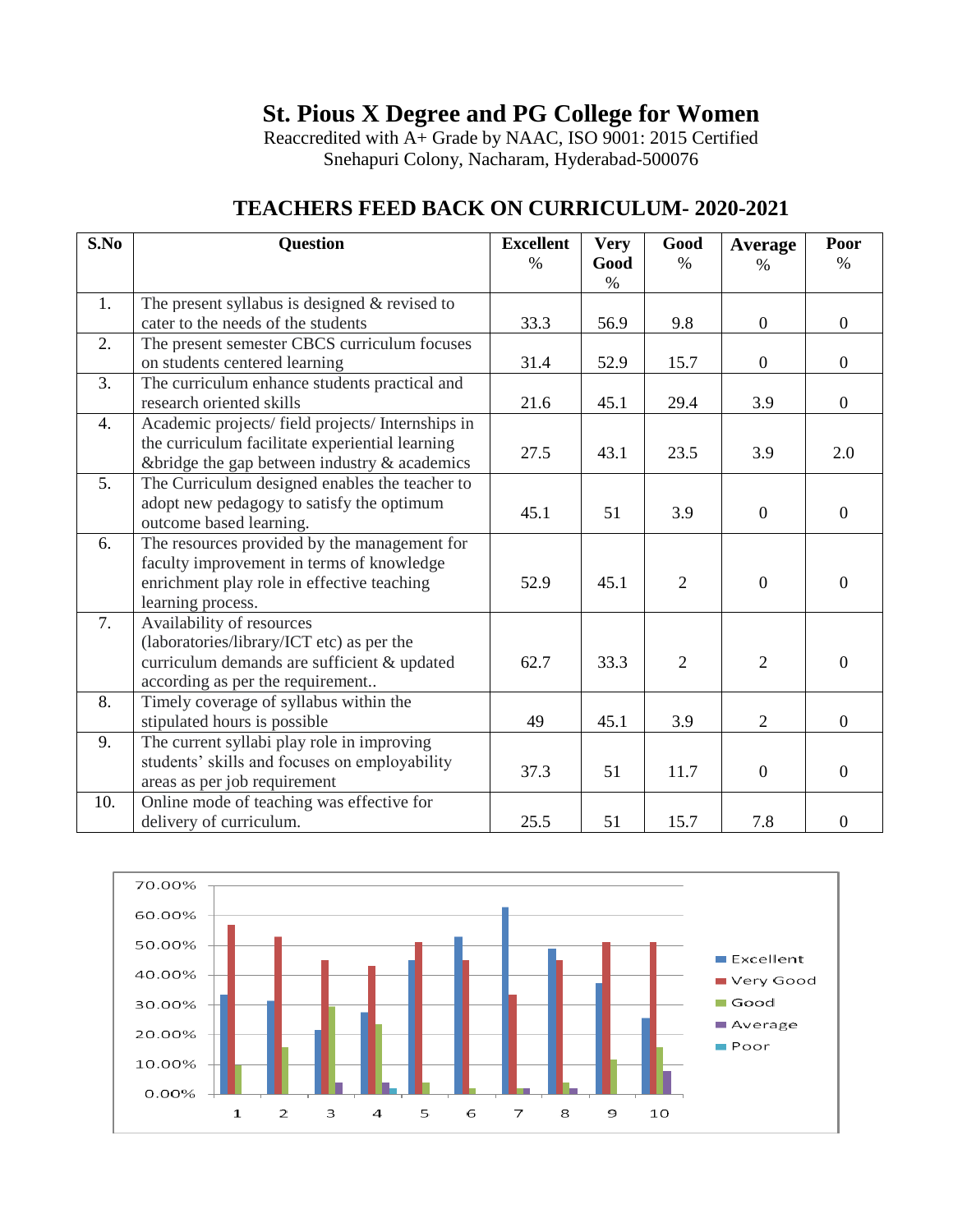Reaccredited with A+ Grade by NAAC, ISO 9001: 2015 Certified Snehapuri Colony, Nacharam, Hyderabad-500076

## **ALUMNI FEEDBACK 2020 -2021**

| Q. NO          | <b>QUESTIONS</b>                                                                                                          | <b>Excellent</b><br>$\frac{0}{0}$ | <b>Very</b><br>Good<br>$\frac{6}{6}$ | Good<br>$\frac{6}{6}$ | <b>Average</b><br>$\frac{6}{9}$ | Poor<br>$\frac{6}{6}$ |
|----------------|---------------------------------------------------------------------------------------------------------------------------|-----------------------------------|--------------------------------------|-----------------------|---------------------------------|-----------------------|
| Q1             | The Program has imparted a positive impact at<br>your workplace/studies                                                   | 37.6                              | 34.2                                 | 21.9                  | 2.8                             | 3.3                   |
| Q2             | The curriculum has contributed towards your<br>holistic development                                                       | 39.8                              | 32.5                                 | 19.1                  | 5.6                             | 2.8                   |
| Q <sub>3</sub> | The curriculum inspired you to pursue higher<br>education/Career                                                          | 44.3                              | 27.5                                 | 22.4                  | 3.9                             | 1.6                   |
| Q <sub>4</sub> | The course curriculum helped you to acquire and<br>hone your skills                                                       | 42.1                              | 33.7                                 | 16.8                  | 5                               | 2.2                   |
| Q <sub>5</sub> | The technical knowledge gained during the course<br>of study at the institutions was sufficient for the<br>pursuit of job | 36.5                              | 29.2                                 | 24.7                  | 5                               | 4.4                   |
| Q <sub>6</sub> | The curriculum has enhanced your opportunity<br>for on/off campus placements                                              | 36.5                              | 28.6                                 | 21.9                  | 7.3                             | 5.6                   |
| Q7             | The value added courses / Certificate courses<br>were designed on the needs of the industry                               | 34.2                              | 28.6                                 | 25.6                  | 8.4                             | 2.8                   |
| Q <sub>8</sub> | The Co-Curricular activities complemented the<br>curriculum gaps                                                          | 21.9                              | 43.1                                 | 25.2                  | 5.6                             | 3.9                   |
| Q <sub>9</sub> | As Academic projects/field<br>projects/Internships/field visits/Industrial visits                                         | 28.6                              | 27.5                                 | 25.8                  | 10.6                            | 7.3                   |
| Q10            | Knowledge enrichment programs helped in<br>beyond the curriculum learning                                                 | 32.5                              | 35.3                                 | 12.9                  | 5                               | 3.9                   |

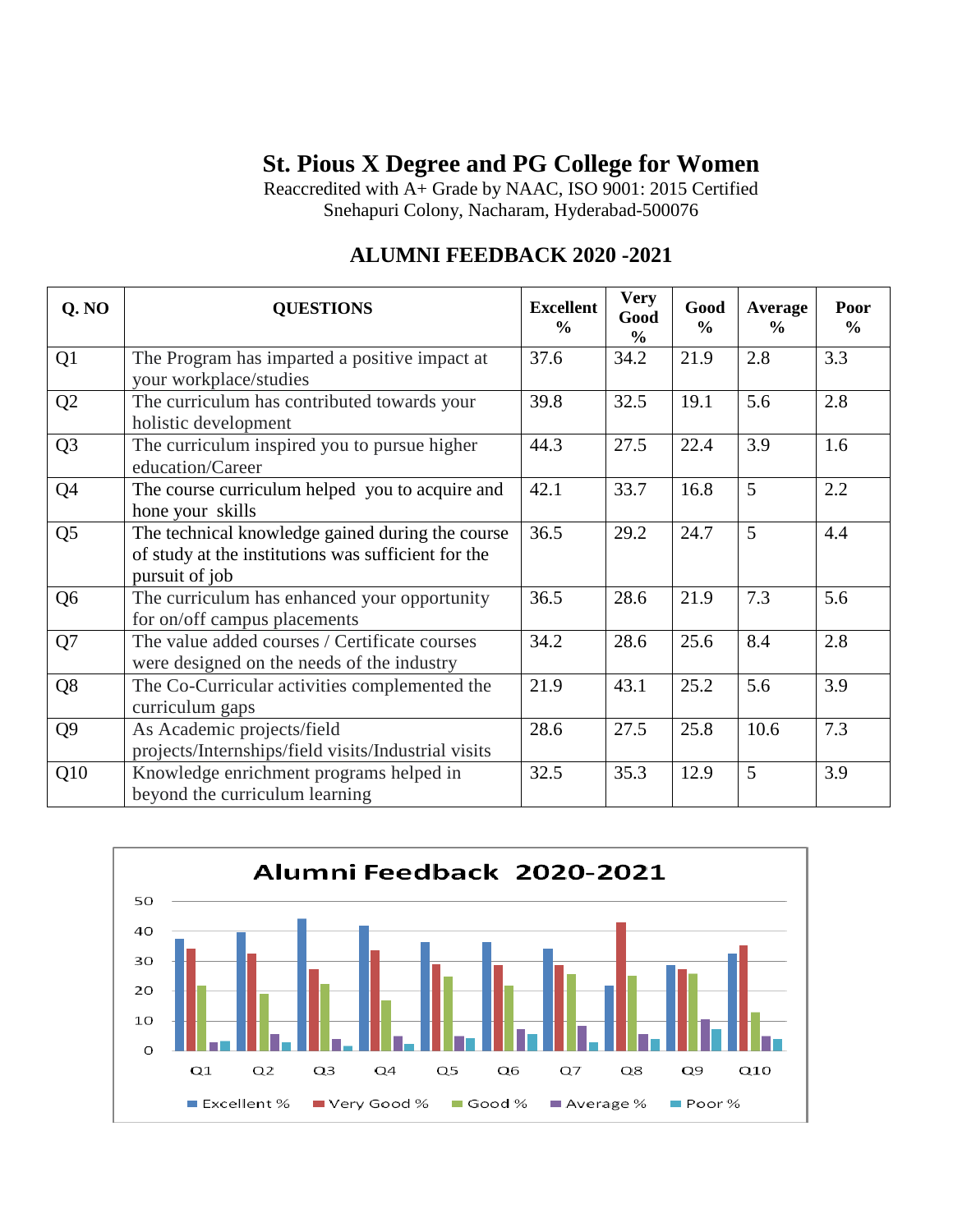Reaccredited with A+ Grade by NAAC, ISO 9001: 2015 Certified Snehapuri Colony, Nacharam, Hyderabad-500076

| QNO            | <b>QUESTIONS</b>                                                                                                                                         | <b>Excellent</b> | <b>Very</b> | Good           | Average        | Poor          |
|----------------|----------------------------------------------------------------------------------------------------------------------------------------------------------|------------------|-------------|----------------|----------------|---------------|
|                |                                                                                                                                                          | $\%$             | Good<br>%   | $\%$           | $\frac{0}{0}$  | $\frac{0}{0}$ |
| $\mathbf{1}$   | Competence of the graduates to apply their<br>knowledge in their profession                                                                              | 28               | 28          | 28             | $\Omega$       | 14            |
| 2              | The Curriculum taught to the students had<br>imparted relevant professional skills.                                                                      | 28               | 28          | 42             | $\Omega$       | 14            |
| 3              | The present curriculum is adequate for the<br>holistic development of the students                                                                       | 28               | 28          | 28             | $\overline{0}$ | 14            |
| $\overline{4}$ | Academic projects/ field projects/ Internships<br>in the curriculum facilitate experiential<br>learning & bridge the gap between industry &<br>academics | 28               | 28          | 28             | $\theta$       | 14            |
| 5              | The institute Imparts and encourages<br>leadership and team spirit qualities among the<br>students                                                       | 28               | 28          | 28             | $\Omega$       | 14            |
| 6              | Communication skills of the students are<br>effective.                                                                                                   | 42               | 14          | 28             | $\Omega$       | 14            |
| $\overline{7}$ | The skills provided to the students help them<br>in the recruitment process.                                                                             | 42               | 28          | $\Omega$       | $\Omega$       | 28            |
| 8              | The college imparted values such as personal<br>discipline and confidence.                                                                               | 42               | 28          | $\overline{0}$ | 14             | 14            |
| 9              | Ability of the students to apply modern tools<br>and to adopt cutting edge technologies is<br>commendable                                                | 28               | 42          | 14             | $\overline{0}$ | 14            |

### **EMPLOYERS' FEEDBACK ON CURRICULUM - 2020-2021**

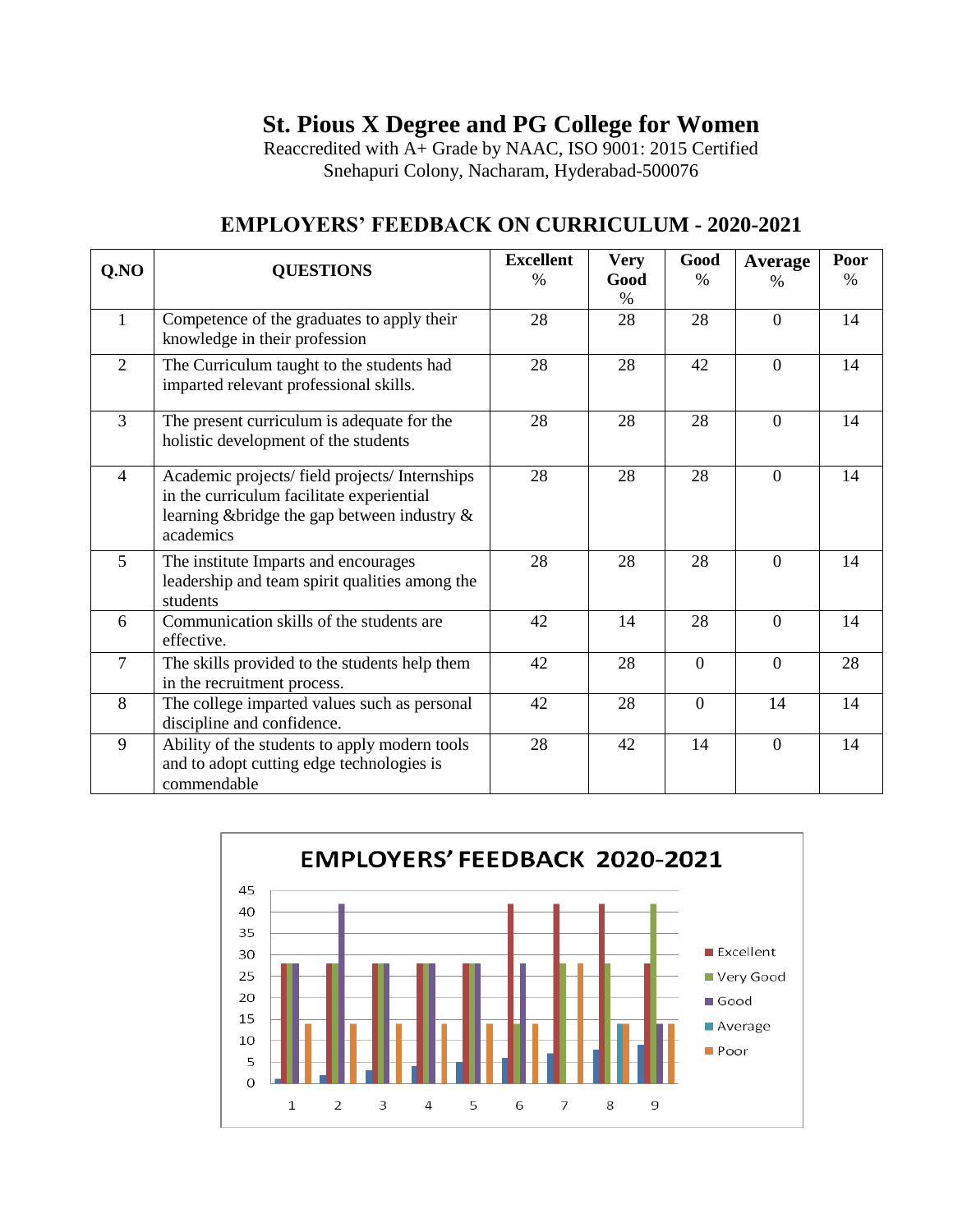#### **Stakeholders Feedback Report on Curriculum 2020-2021**

#### **Positive Feedback**

- 92% students were pleased that the current syllabus played a role in improving their skills and helped them focus on employability areas. They also felt that the curriculum enhanced their practical and research-oriented skills which in turn stimulated their interest to pursue higher education.
- 93% the students expressed that the CBCS curriculum focused on student centric learning and that the syllabus was designed and revised to cater their needs in terms of skills enhancement and employability.
- 95% students were content with the exams and assignment and felt that it reflected their course content.
- 91% Parents were happy with the curriculum that enhanced their wards with theoretical and practical skills.
- 92% parents were satisfied with curriculum delivered by the faculty in a blended mode during the pandemic time.
- 88% of parent gave positive response the way in which the online classes were being held and engaged.
- Overall Positive feedback was given by the teachers in regard with the curriculum, projects, internship, ICT resources, online teaching mode etc, and expressed that these facilitated their teaching learning process and subsequently helped students to enhance their subject knowledge skills.
- 92% 94% the Alumni felt that the program helped them acquire skills and imparted positive impact at their workplace/institute for the curriculum has contributed towards their holistic development and also inspired them to pursue higher education and career related prospects.

#### **Analysis and Suggestions**

- The Students and Parents expressed that more material should be uploaded on library portals to support their learning in response to availability and provision of ICT and learning resources (Library) as per their curriculum needs and updated according to the requirement.
- Parents feedback on curriculum reflected a positive feedback with few reservations regarding better use of online learning tools, fieldtrips and projects.